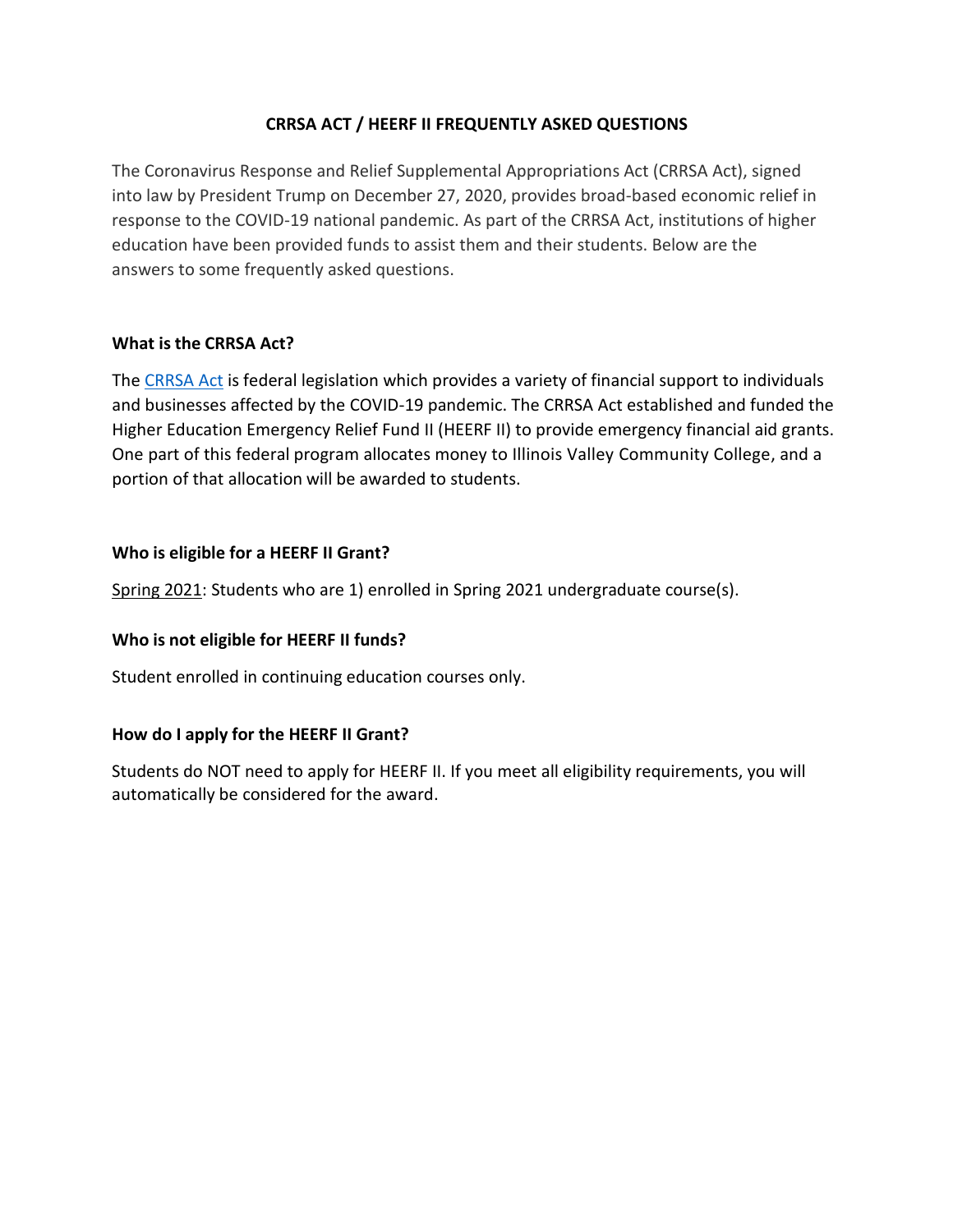## **I am not enrolled at IVCC during the Spring 2021 semester. Am I eligible?**

No. You must be enrolled for Spring 2021 to be eligible for this round of HEERF II awards.

# **I was enrolled in Spring 2021, but I have now withdrawn from all of my courses. Am I eligible?**

Yes. You must have been enrolled for Spring 2021 semester past the add drop period to qualify for HEFII funds.

## **What constitutes eligible expenses to qualify for HEERF II emergency funding?**

Unlike HEERF I funds, HEERF II awards do not have to relate to the disruption of campus operations due to Coronavirus.

Eligible expenses include:

- Any component of the student's cost of attendance (COA); or
- Emergency costs that arise due to Coronavirus, such as but not limited to tuition, food, housing, health care, mental health care, or child care.

## **How do I find out if I received a HEERF II grant?**

Spring 2021: Notifications of awards will be mailed.

#### **Do I have to repay a HEERF II Grant?**

The Federal Emergency Aid Grant funds are designed to be a grant, not a loan. Therefore, repayment is not required.

#### **How will IVCC disburse the HEERF II funds?**

Enrolled students will automatically be considered for the grant. Enrollment, eligibility, and need will be evaluated at the time of awarding. Awards will be viewable through the Financial Aid Web Advisor account. Funds willbe issued by the Student Accounts & Cashiers Office.

#### **Would HEERF II funding reduce my financial aid?**

No, this fund does not negate nor replace financial aid.

#### **How much money is available for each applicant?**

The amount of HEERF II funding that institutions received varied based on the Department of Education's allocation formula. That means the amount of the emergency grants at Illinois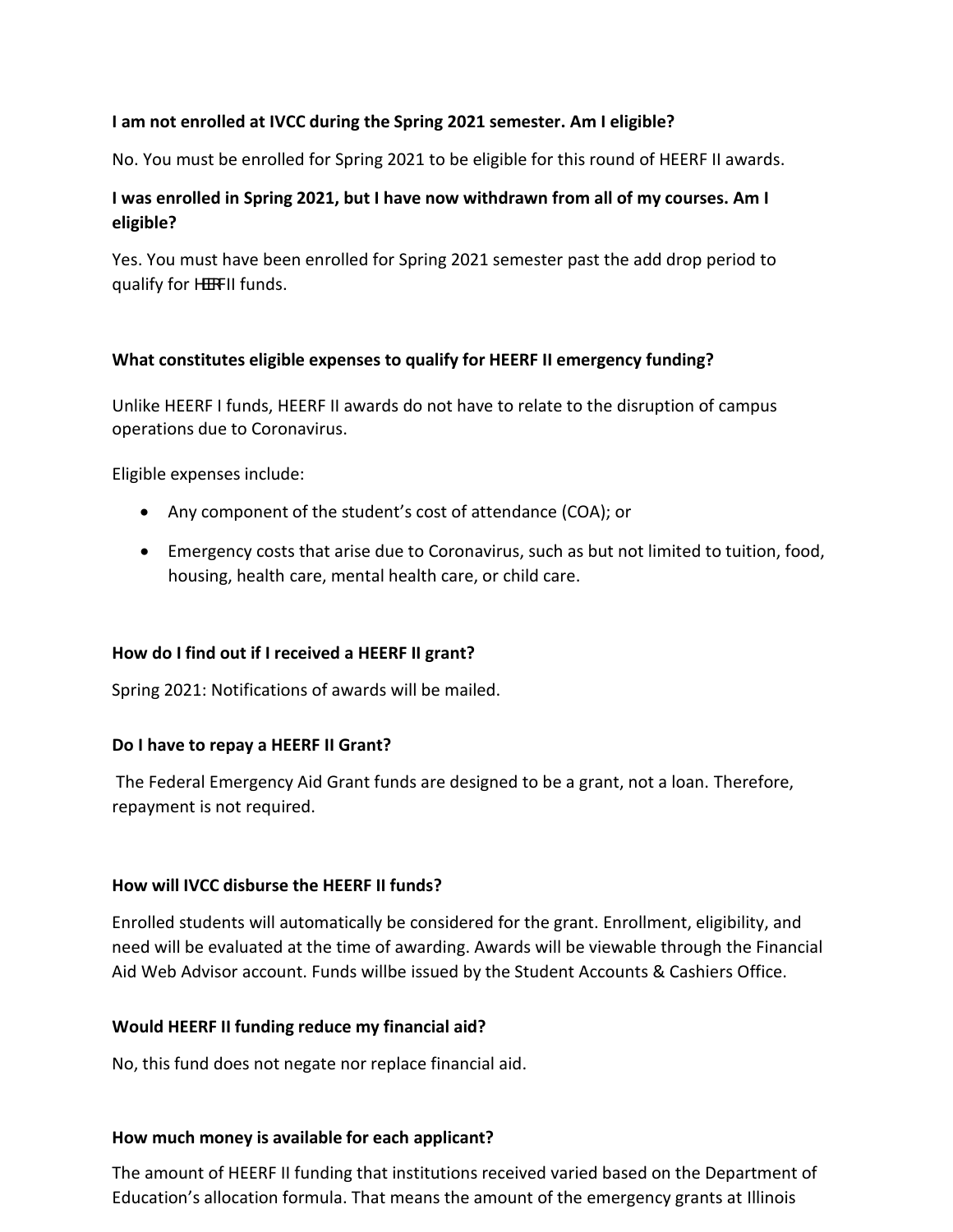Valley Community Colegwill not be the same as at other colleges. Each institution is required to prioritize grants tostudents demonstrating exceptional financial need and must develop its own strategy for disbursing the funds to eligible students enrolled at their campus. Please be aware that these funds are limited and are not guaranteed.

At IVCC, HEERF II eligible students will be categorized into four Need Priority Groups.

- Need Priority Group #1: Students who have a \$0 EFC, a Pell award, and enrolled in 12 credits or more. Students in thisgroup will receive the highest HEERF II award.
- Need Priority Group #2: Students who have a \$0 EFC, a Pell award, and enrolled in 11 credits or less. Students in thisgroup will receive the second highest HEERF II award
- Need Priority Group #3: Students who have greater than \$0 EFC and a Pell award. Students in this group will receive a lower HEERF II award.
- Need Priority Group #4: Students who do not have a Pell award. Students in this group will receive the lowest HEERF II award.
	- $\circ$  A student may not have a Pell award for a variety of reasons, such as they never completed the verification process, they have too high of an EFC to qualify for Pell, or they've exhausted their Pell lifetime eligibility.

Final HEERF II award amounts for each Need Priority Group will be determined based on the number of students in each group and the total allocation of HEERF II funds for the semester.

# **I already received the HEERF I grant or HEERF II grant in a previous semester. Am I still eligible?**

Yes, students who were already awarded a HEERF I grant or HEERF II grant in a previous semester may be eligible to receive additional HEERF II funds. Eligibility and enrollment for the current semester will be reviewed at the time of awarding.